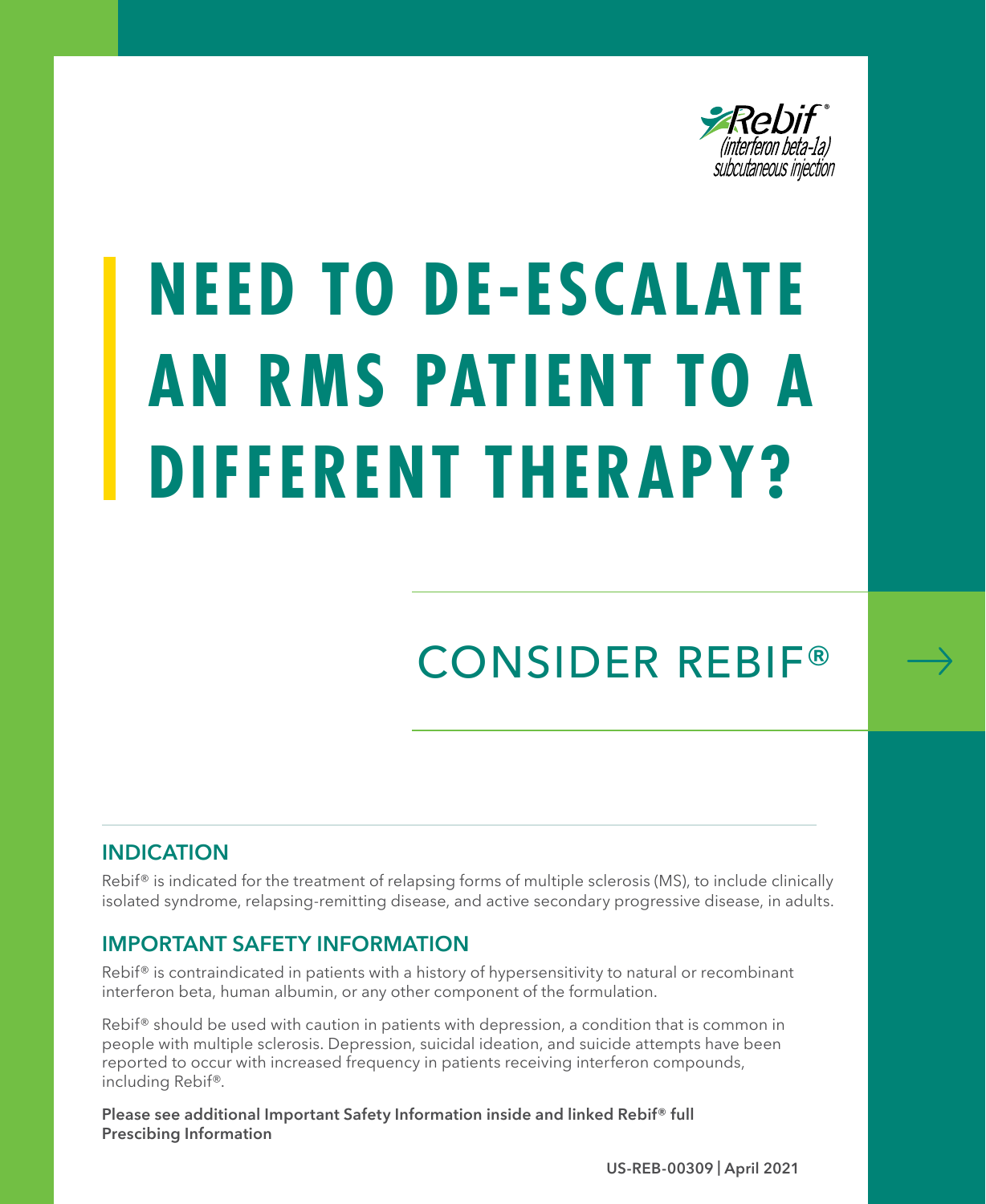### **WHEN DE-ESCALATING AN RMS PATIENT, WHICH OF THESE KEY FACTORS DO YOU CONSIDER?**

### **TREATMENT DECISIONS MUST BE DETERMINED ON A CASE-BY-CASE BASIS1**



According to the 2018 American Academy of Neurology (AAN) practice guideline,\* some key considerations when switching DMTs include:2

- Risk of opportunistic infections, including progressive multifocal leukoencephalopathy (PML)
- Safety and tolerability profile
- Changes in disease activity

\*Practice guideline: Disease-modifying therapies for adults with multiple sclerosis. Report of the Guideline Development, Dissemination, and Implementation Subcommittee of the AAN. March 6, 2018.

DMT: disease-modifying therapy.

### **IMPORTANT SAFETY INFORMATION (cont'd)**

Severe liver injury, including some cases of hepatic failure requiring liver transplantation, has been reported rarely in patients taking Rebif. The potential for liver injury should be considered when used in combination with other products associated with liver injury. Monitor liver function tests and patients for signs and symptoms of hepatic injury. Consider discontinuing Rebif if hepatic injury occurs.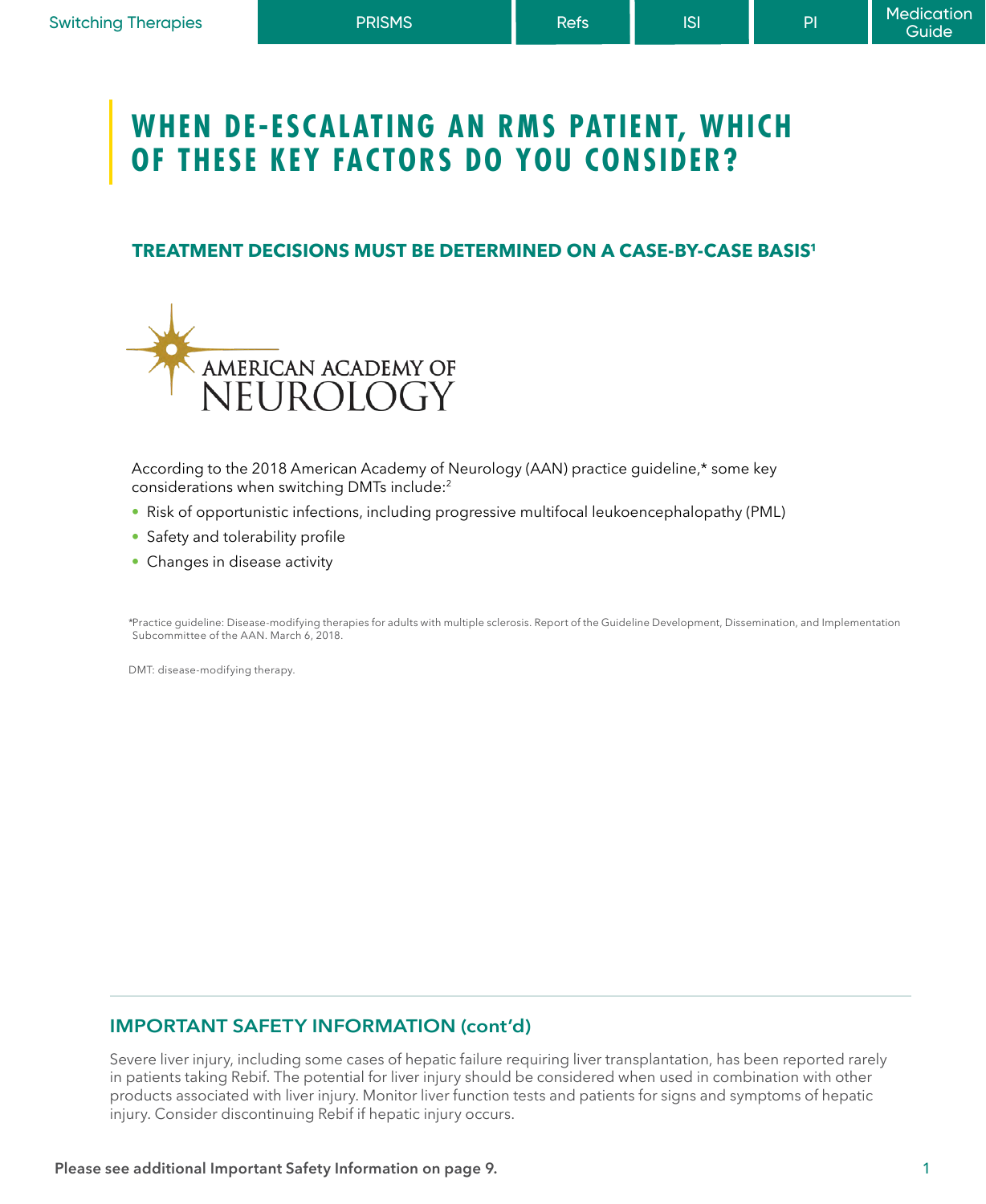| <b>Switching Therapies</b> | <b>PRISMS</b> | Refs <sup>1</sup> | S | PI | Medication<br>Guide <sup>1</sup> |
|----------------------------|---------------|-------------------|---|----|----------------------------------|
|                            |               |                   |   |    |                                  |



#### **RISK OF OPPORTUNISTIC INFECTION2,3**

• Different treatment options may be preferred for patients who are at higher risk for serious infections, including PML



### **SAFETY PROFILE AND TOLERABILITY1-3**

- The safety profile and clinical experience of a switch DMT
- The tolerability of a switch DMT



### **CHANGES IN DISEASE ACTIVITY2**

- MRI activity
- Relapses
- Disability progression

### **CONSIDER THE EFFICACY AND SAFETY PROFILE OF REBIF® WHEN TALKING TO YOUR PATIENTS ABOUT SWITCHING THEIR TREATMENT4**

#### **IMPORTANT SAFETY INFORMATION (cont'd)**

Anaphylaxis and other allergic reactions (some severe) have been reported as a rare complication of Rebif. Discontinue Rebif if anaphylaxis occurs.

In controlled clinical trials, injection site reactions occurred more frequently in Rebif-treated patients than in placebo-treated and Avonex-treated patients.



**Please see additional Important Safety Information on page 9.**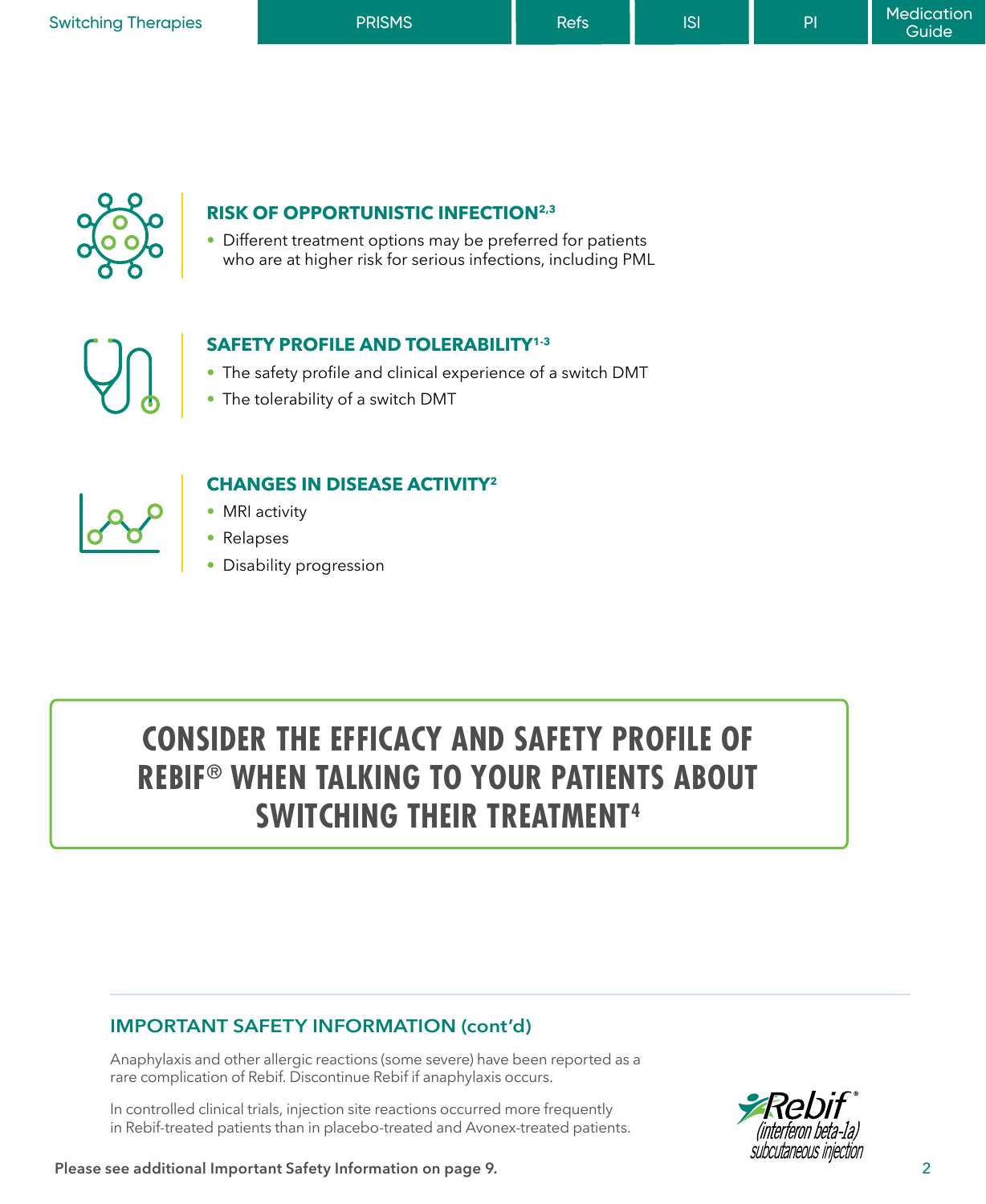### **REBIF® DEMONSTRATED SIGNIFICANT REDUCTIONS IN RELAPSES IN PATIENTS WITH A RANGE OF DISABILITY5-7**

### **DEMONSTRATED REDUCTION IN THE MEAN NUMBER OF RELAPSES vs PLACEBO AT 2 YEARS5,6**

**TOTAL (0 TO 5.0 EDSS) COHORT** 



**HIGHER BASELINE (>3.5 TO 5.0 EDSS) COHORT**



### **FEWER PATIENTS HAD A RELAPSE AT 3 MONTHS WITH REBIF® vs PLACEBO7**



### **THE RATE OF SERIOUS ADVERSE EVENTS IN PATIENTS WITH EDSS 3.5 TO 5.0 (REGARDLESS OF CAUSALITY) WAS 20% vs 11.3% FOR THE TOTAL PATIENT COHORT (EDSS 0 TO 5.0).6**

EDSS: Expanded Disability Status Scale.

### **IMPORTANT SAFETY INFORMATION (cont'd)**

Injection site reactions including injection site pain, erythema, edema, cellulitis, abscess, and necrosis have been reported in the postmarketing setting. Do not administer Rebif into affected area until fully healed; if multiple lesions occur, discontinue Rebif until skin lesions are healed.

Decreased peripheral blood counts in all cell lines, including pancytopenia, have been reported in Rebif-treated patients. In controlled clinical trials, leukopenia occurred at a higher frequency in Rebif-treated patients than in placebo-treated and Avonex-treated patients. Thrombocytopenia and anemia occurred more frequently in 44 mcg Rebif-treated patients than in placebo-treated patients. Patients should be monitored for symptoms or signs of decreased blood counts. Monitoring of complete blood and differential white blood cell counts is also recommended.

### **Please see additional Important Safety Information on page 9.**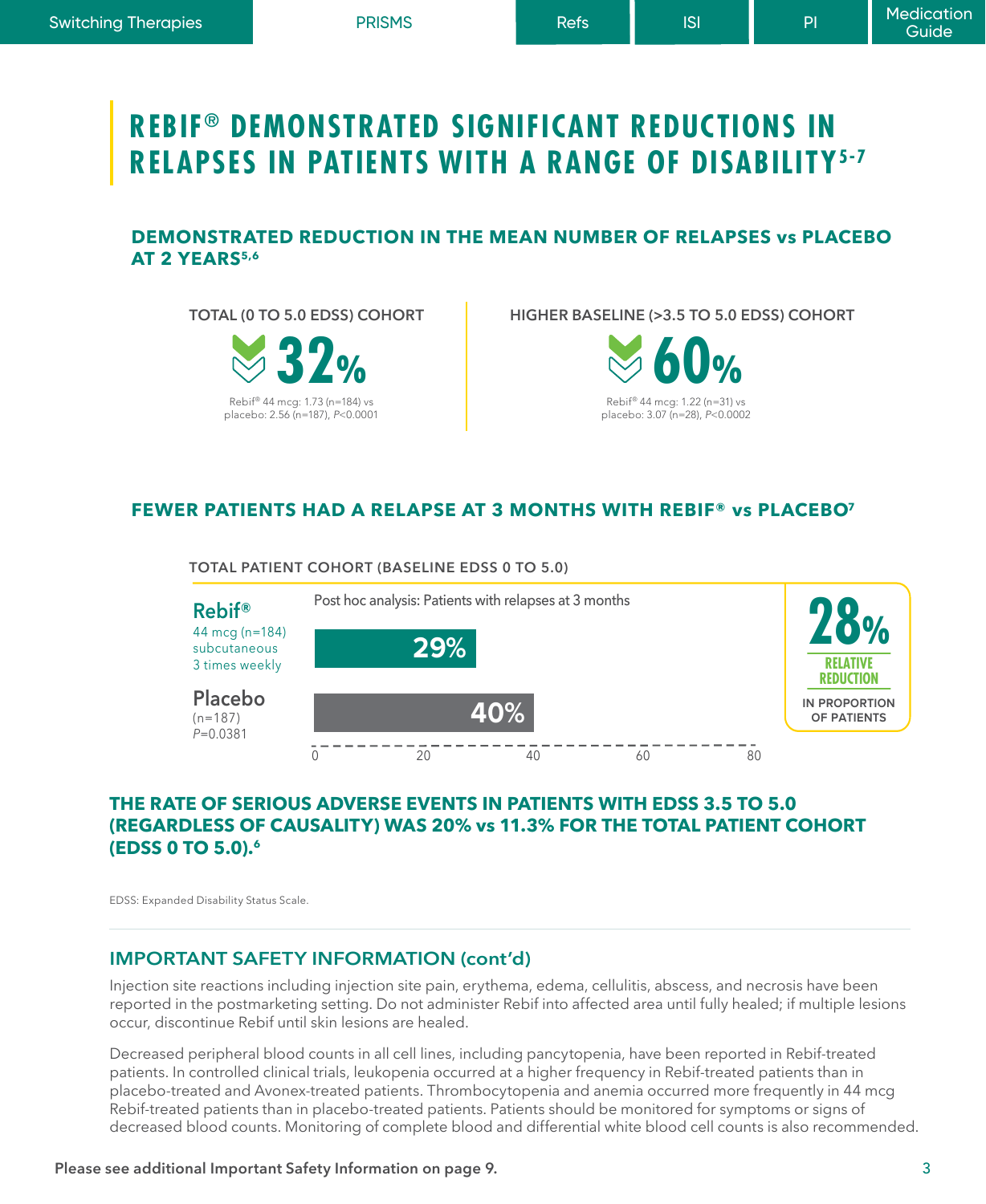### **REGARDLESS OF AGE, REBIF® DEMONSTRATED A REDUCTION IN ARR\* AT 2 YEARS4,5,8**

**ARR AT 2 YEARS IN AGES 18-55 vs PLACEBO (BASELINE EDSS 0 TO 5.0)**



### **REGARDLESS OF GENDER, REBIF® DEMONSTRATED A REDUCTION IN RELAPSE AT 2 YEARS<sup>6</sup>**



\*ARR: annualized relapse rate; EDSS: Expanded Disability Status Scale; HR: hazard ratio.

### **PRISMS STUDY DESIGN**

**P**revention of **R**elapses and Disability by **I**nterferon β-1a **S**ubcutaneously in **M**ultiple **S**clerosis (**PRISMS**) was a double-blind, placebo-controlled study conducted over 2 years. Patients were randomly assigned Rebif® 44 mcg (n=184), Rebif® 22 mcg (n=189), or placebo (n=187), given 3 times weekly by subcutaneous injection. Outcomes measured included relapse rate, disability, MRI, safety, and antigenicity. Neurological assessments were conducted every 3 months.<sup>5</sup>

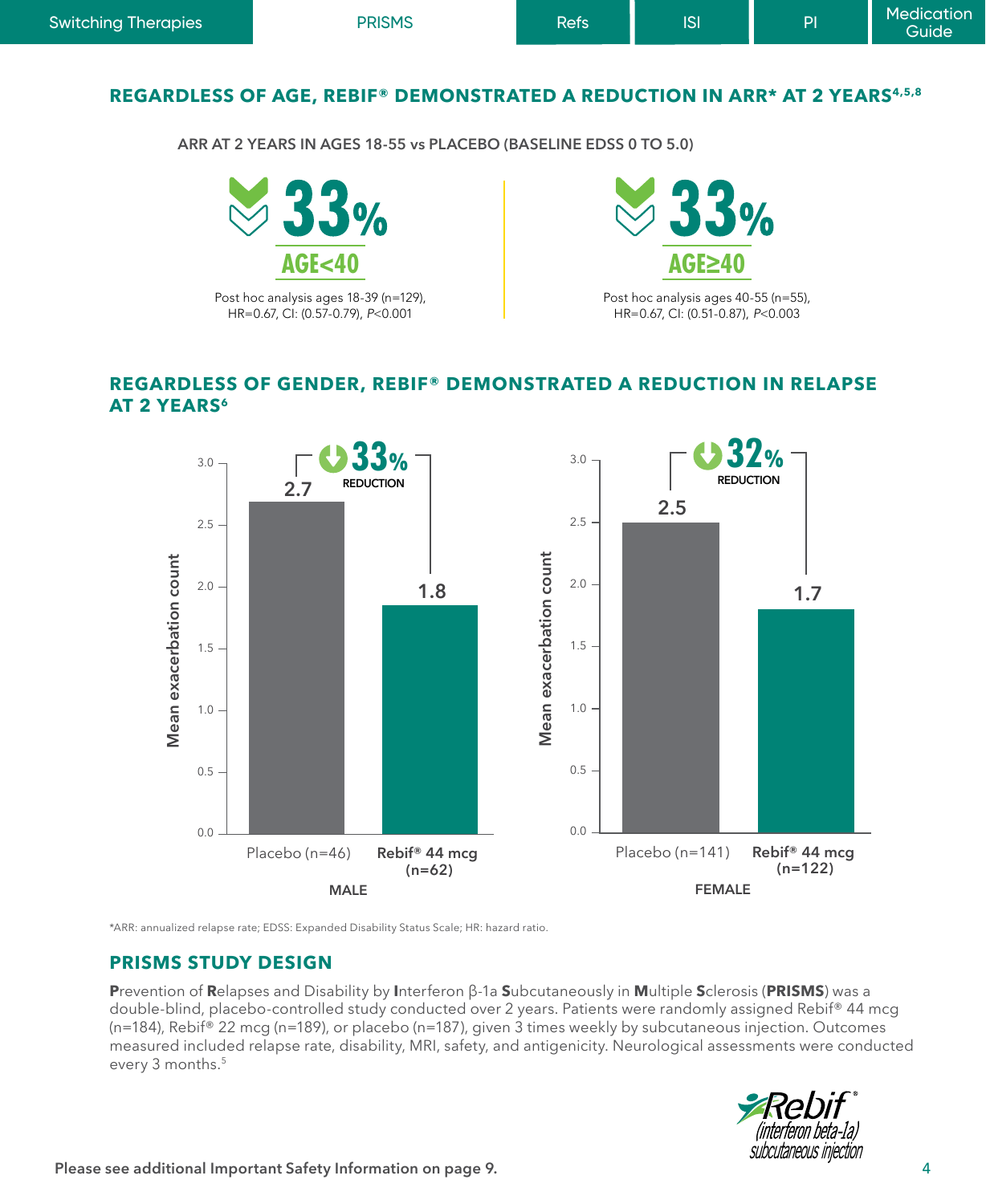### **REBIF® DEMONSTRATED A SIGNIFICANT REDUCTION IN MRI LESIONS4,6,9**

### **PATIENTS ON REBIF® SHOWED A 78% REDUCTION IN NUMBER OF T2-ACTIVE LESIONS vs PLACEBO AFTER 2 YEARS4,9\***

Median number of T2-active lesions per patient per scan was 0.5 for Rebif® 44 mcg (n=172) vs 2.25 for placebo (n=171); *P*<0.0001.

### **SIGNIFICANT CUA LESION REDUCTION SEEN AS EARLY AS 2 MONTHS AND PERSISTED UP TO 9 MONTHS6†‡§**



#### **MONTHLY SCANS—MEAN NUMBER OF CUA LESIONS OVER TIME**

CUA: combined unique active.

\*Based on comparisons from rank-based ANOVA.6

†From a subgroup of 205 patients who underwent monthly MRI scans for the first 9 months, intent-to-treat population had biannual scans.<sup>9</sup>

‡Analysis of the subgroup of patients undergoing PD/T2 and T1-Gd+ MRI scans at prestudy day 1, and monthly for the first 9 months of treatment based on ANOVA on the ranks taking center and number of active lesions at baseline into account.<sup>6</sup>

§Proportion of scans per patient per treatment group with new activity, including new, enlarging, recurrent PD/T2, or enhancing T1 lesions.9

### **IMPORTANT SAFETY INFORMATION (cont'd)**

Cases of thrombotic microangiopathy (TMA), some fatal, have been reported with interferon beta products, including Rebif, up to several weeks or years after starting therapy. Discontinue Rebif if clinical symptoms and laboratory findings consistent with TMA occur, and manage as clinically indicated.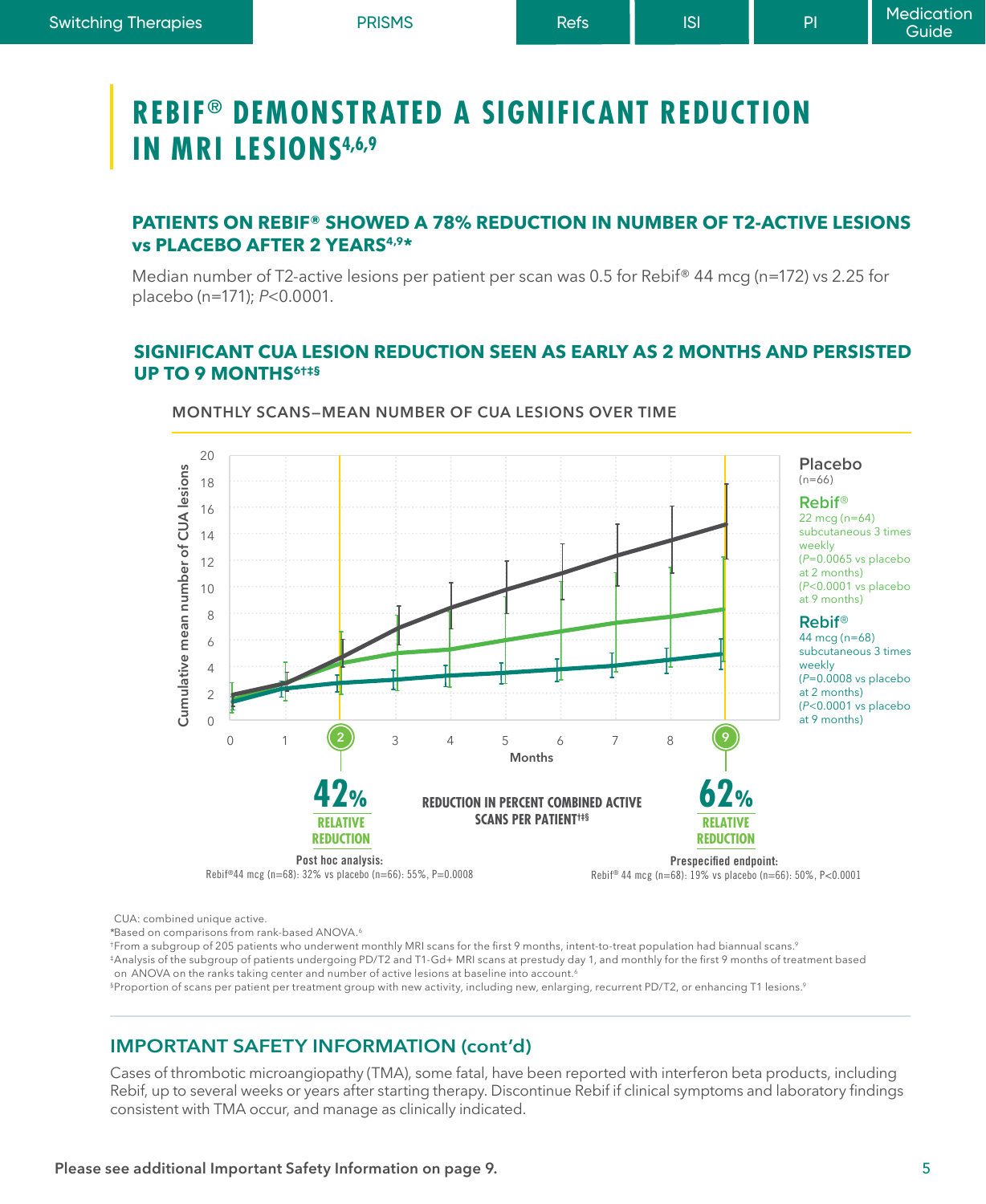| <b>Switching Therapies</b>                                                     | <b>PRISMS</b> | Refs | <b>ISI</b> | PI | <b>Medication</b><br><b>Guide</b> |  |  |  |  |
|--------------------------------------------------------------------------------|---------------|------|------------|----|-----------------------------------|--|--|--|--|
| PD/T2 LESION LOAD DECREASED SIGNIFICANTLY COMPARED WITH PLACEBO <sup>5,9</sup> |               |      |            |    |                                   |  |  |  |  |



**DECREASED PD/T2 LESION LOAD: BIANNUAL SCANS9**

N values: at 6 months, placebo (n=182), Rebif® 22 mcg (n=182), Rebif® 44 mcg (n=182); at 12 months, placebo (n=179), Rebif® 22 mcg (n=180), Rebif® 44 mcg (n=180); at 18 months, placebo (n=176), Rebif® 22 mcg (n=177), Rebif® 44 mcg (n=172); and at 24 months, placebo (n=172), Rebif® 22 mcg (n=171), Rebif® 44 mcg (n=171).9 *Lesion load* is defined as the total area of lesions in the brain measured in mm2. 6 PD: proton density; SC: subcutaneous; tiw: 3 times weekly.

### **T1-GD+ LESIONS SHOWED A SIGNIFICANT REDUCTION COMPARED WITH PLACEBO9**



SIGNIFICANT REDUCTIONS IN T1-GD+ LESIONS AT 9 MONTHS<sup>11</sup>

ǁ From a subgroup of 205 patients who underwent monthly MRI scans for the first 9 months, intent-to-treat population had biannual scans.

¶Analysis of the subgroup of patients undergoing PD/T2 and T1-Gd+ MRI scans at prestudy screening, study day 1, and monthly for the first 9 months of treatment based on ANOVA on the ranks taking center and number of active lesions at baseline into account.

T1-Gd+: T1-weighted gadolinium-enhancing.

### **IMPORTANT SAFETY INFORMATION (cont'd)**

Caution should be exercised when administering Rebif to patients with pre-existing seizure disorders. Seizures have been temporally associated with the use of beta interferons, including Rebif, in clinical trials and in postmarketing reports.

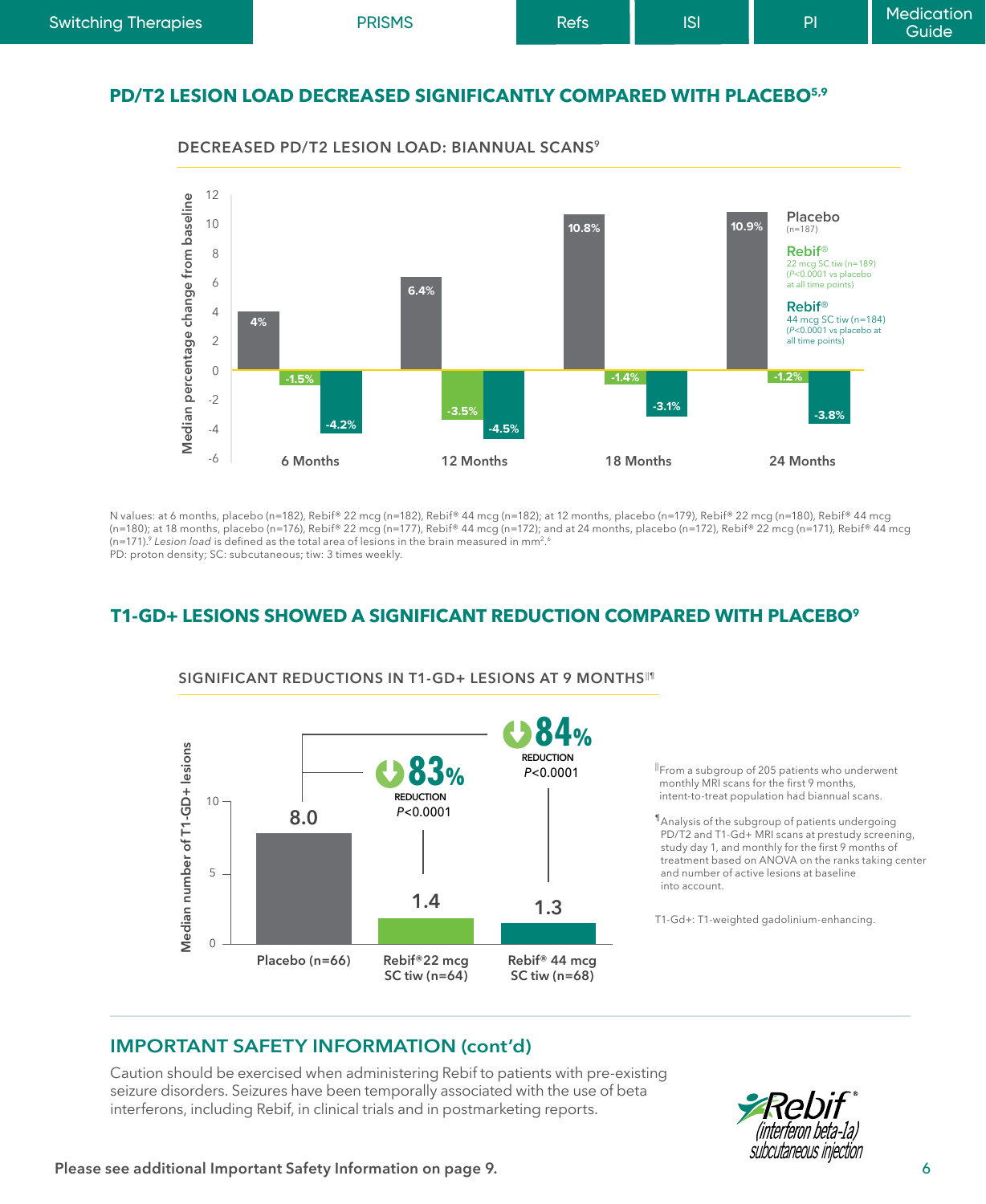**TOTAL PATIENT COHORT (BASELINE EDSS 0 TO 5.0)**

### **SIGNIFICANT DELAY IN DISABILITY PROGRESSION vs PLACEBO IN PATIENTS WITH A RANGE OF DISABILITY5,6**





### **Rebif®**

44 mcg (n=184) subcutaneous 3 times weekly 21.3 months

### **Placebo**

(n=187) 11.9 months *P*=0.0136 with hazard ratio 0.62

to confirmed disability progression by ≥1 EDSS point sustained for at least 3 months

#### **HIGHER EDSS COHORT (BASELINE EDSS >3.5 TO 5.0)**



In time to confirmed disability progression (CDP), a statistically significant difference was seen between Rebif® 22 mcg and placebo in the total patient cohort (0 to 5.0) but was not seen in the higher baseline EDSS cohort (>3.5 to 5.0).

The rate of serious adverse events in patients with EDSS >3.5 to 5.0 (regardless of causality) was 20% vs 11.3% for the total patient cohort (EDSS 0 to 5.0).

\**Progression of disability* was defined as an increase of at least 1 point in the Expanded Disability Status Scale (EDSS), sustained for at least 3 months.

### **IMPORTANT SAFETY INFORMATION (cont'd)**

The most common side effects with Rebif are injection-site disorders, headaches, influenza-like symptoms, abdominal pain, depression, elevated liver enzymes, and hematologic abnormalities.

Epidemiological data do not suggest a clear relationship between interferon beta use and major congenital malformations, but interferon beta may cause fetal harm based on animal studies.

#### **Please see additional Important Safety Information on page 9.**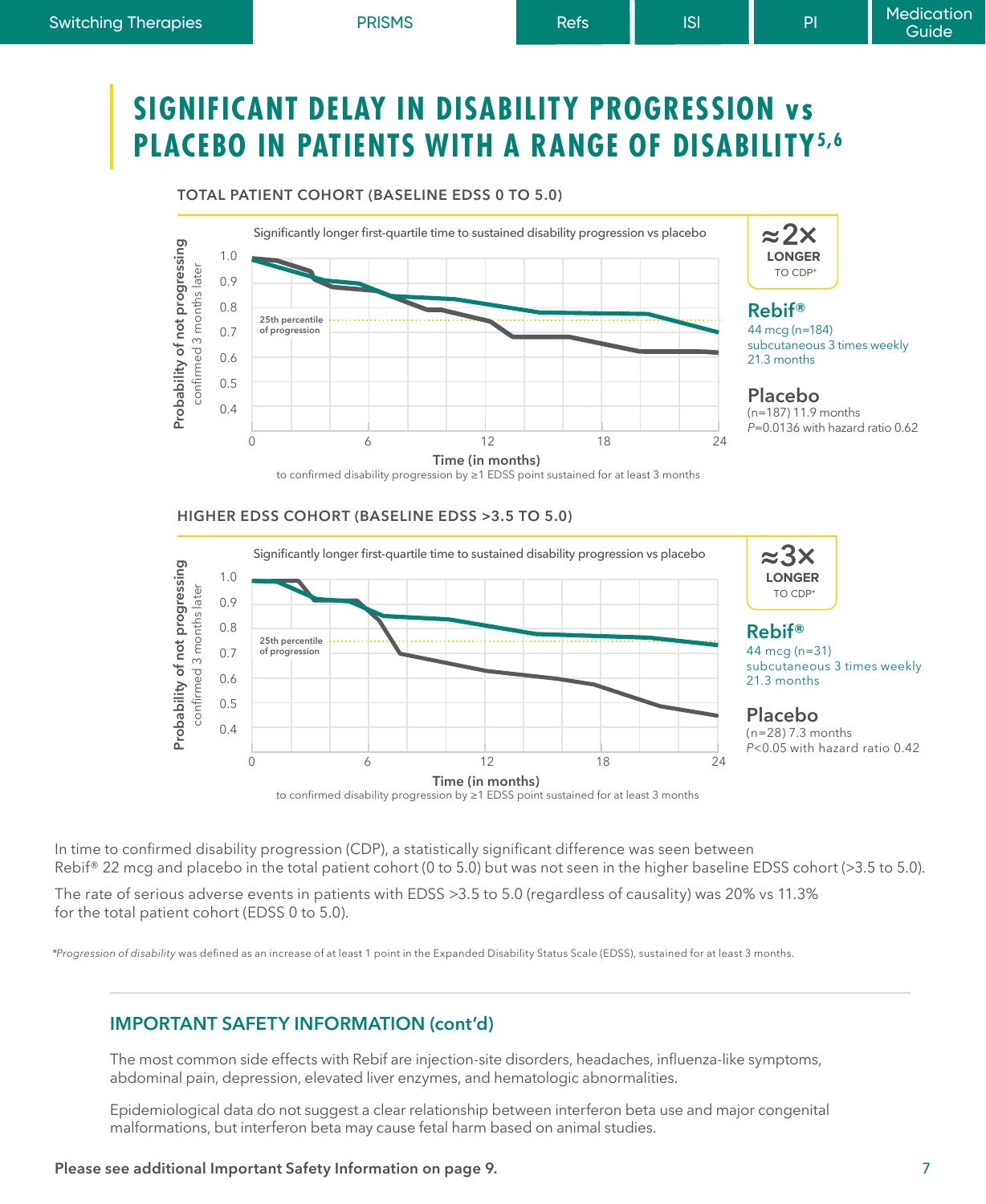### **REFERENCES**

- 1. Freedman M, Selchen D, Arnold DL, et al. Treatment optimization in MS: Canadian MS Working Group updated recommendations. Can J Neurol Sci. 2013;40(3):307-323.
- 2. Practice guideline recommendations summary: disease-modifying therapies for adults with multiple sclerosis. American Academy of Neurology. April 2018. Accessed June 16, 2020. https://aan.com/Guidelines/home/ GuidelineDetail898.
- 3. Gajofatto A, Benedetti MD. Treatment strategies for multiple sclerosis: when to start, when to change, when to stop? World J Clin Cases. 2015;3(7):545-555.
- 4. Rebif® [Prescribing Information]. Rockland MA: EMD Serono, Inc.
- 5. PRISMS Study Group. Randomised double-blind placebo-controlled study of interferon β-1a in relapsing/remitting multiple sclerosis. Lancet. 1998;352(9139):1498-1504.
- 6. Data on file. EMD Serono, Inc. PRISMS study report.
- 7. Data on file. EMD Serono, Inc. PRISMS 2010 Confirming analysis.
- 8. Freedman MS, Brod S, Wray S, et al. Post hoc analysis to evaluate the effects of subcutaneous interferon beta-1a in subgroups of patients from the PRISMS study with early onset versus late onset disease. Poster presented at: ECTRIMS 2019; 11-13 September; Stocholm, Sweden.
- 9. Li DKB, Paty DW; UBC MS/MRI Analysis Research Group, PRISMS Study Group. Magnetic resonance imaging results of the PRISMS trial: a randomized double-blind, placebo-controlled study of interferon-β1a in relapsing-remitting multiple sclerosis. Ann Neurol. 1999;46(2):197-206.

### **IMPORTANT SAFETY INFORMATION (cont'd)**

Data from a large human population-based cohort study, as well as other published studies over several decades, have not identified a drug-associated risk of major birth defects with interferon beta products during early pregnancy. Findings regarding a potential risk for low birth weight or miscarriage with the use of interferon beta products in pregnancy have been inconsistent.